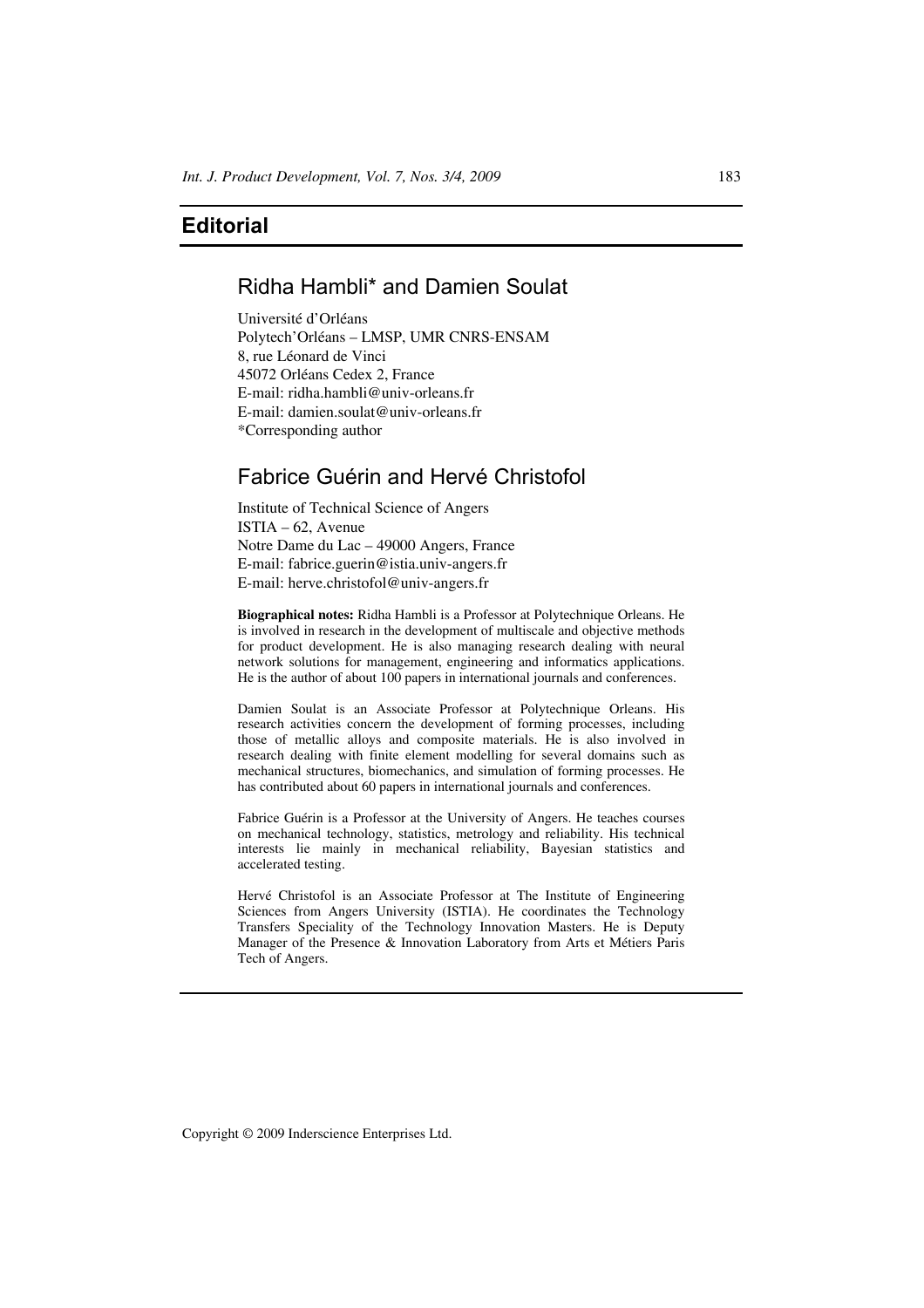#### 184 *R. Hambli, D. Soulat, F. Guérin and H. Christofol*

With the intensifying competition in industry, product design and development is becoming more vital to the prosperity or survival of companies. Product design and development is a complicated task which involves different disciplines, such as management, design, manufacturing, marketing and organisation. In addition, the design and development of products involves many actors who have different interests and different development tools. Multidisciplinary collaboration is a complex domain, in which all the actors need to exchange and share product and process information. In fact, product information generated by each actor is communicated to all actors in order to integrate them in a shared representation.

Different levels in product development determine the structure of the tasks; the boundaries are established between tasks, the design and location of each task's production process, and the aggregation of the resulting products into completed projects. Designers, fabricators and contractors each have some specific inputs and outputs. This standard practice typically strives to maximise performance in the preparation of each piece, so project participants often become blinded to important opportunities for improving the overall project performance scope of work structuring by equating it with production system design. On the other hand, companies need to maintain a balance between product performance and product quality and reliability.

The research in the framework of quality and reliability aims to control and to improve the quality and reliability of products, focusing on the analysis, design and control of the relevant technical-operational business processes. In this context, control implies both the modelling and analysis of product quality and reliability.

In addition, application of the European directive in 2002, relating to a harmonisation of consumer protection (in particular in terms of periods of guarantees, and thus of reliability), pushes the companies to develop increasingly reliable products. Consequently, systems engineering is becoming an increasingly important approach to tackling product integration and life cycle considerations, including quality and reliability of the products and processes approach, which must integrate product-process-organisation design stages.

Companies spend millions of dollars improving product reliability and quality every year and for evaluating reliability through testing and data collection. Generally, design and production decisions are based on life test data, often from a few units. For some products, the testing time necessary to provide adequate reliability assurance under normal operating conditions might be very long and very expensive. Reliability-data gathering should not hold up development, and should be as economical as practicable, so it is important to be able to conduct reliability tests as quickly as possible, consistent with obtaining meaningful results.

In several technological areas, attaining very high reliability levels is strongly required. However, a high reliability level of systems obviously induces a high reliability level of components. This leads to the problem of scarcity of component life data in an acceptable testing time. The Accelerated Life Testing (ALT) of a product under severer than operating conditions involving high temperature, humidity, voltage, *etc.*, is commonly used to reduce testing time and cost. The main problem is to estimate accelerated life model parameters allowing the definition of the reliability function under operating conditions from only accelerated life data. A difficulty of using the ALT, during design stage, is the small sample size to test.